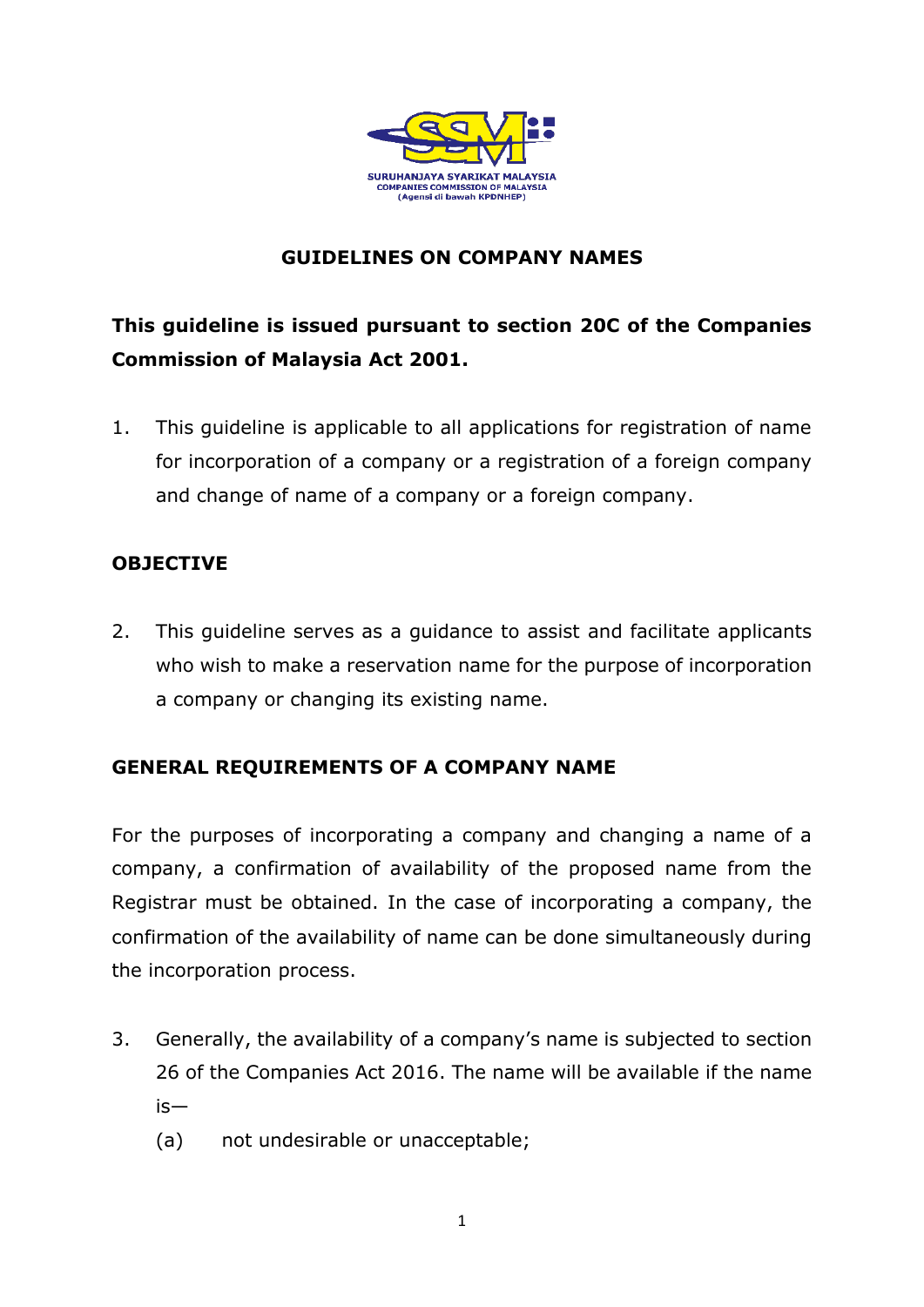- (b) not identical to an existing business entity's name under the registers kept pursuant to laws administered by the Companies Commission of Malaysia;
- (c) not identical to a name that is being reserved under the Companies Act 2016; or
- (d) not a name of a kind that the Minister has directed the Registrar not to accept for registration.
- 4. Upon being satisfied that the name is not one which may be refused on any ground referred to in subsection 26(1) of the Companies Act 2016 and upon payment of the prescribed fee, the Registrar may reserve the name for a period of thirty (30) days from the date of lodgement of the application or such longer period as the Registrar may allow.

## **NAME OF FOREIGN COMPANY**

- 5. A foreign company shall be registered under the name as registered in its place of origin subject to the name being available under section 26 of the Companies Act 2016.
- 6. Any change name in the name of a foreign company shall not be registered if the name is not available under section 26 of the Companies Act 2016.

# **GENERAL PRINCIPLES AND CHARACTERISTICS OF NAMES ACCEPTABLE FOR REGISTRATION**

- 7. The following principles should be observed when deciding on a name of a company:
	- (a) Correct spelling and proper grammar must be used;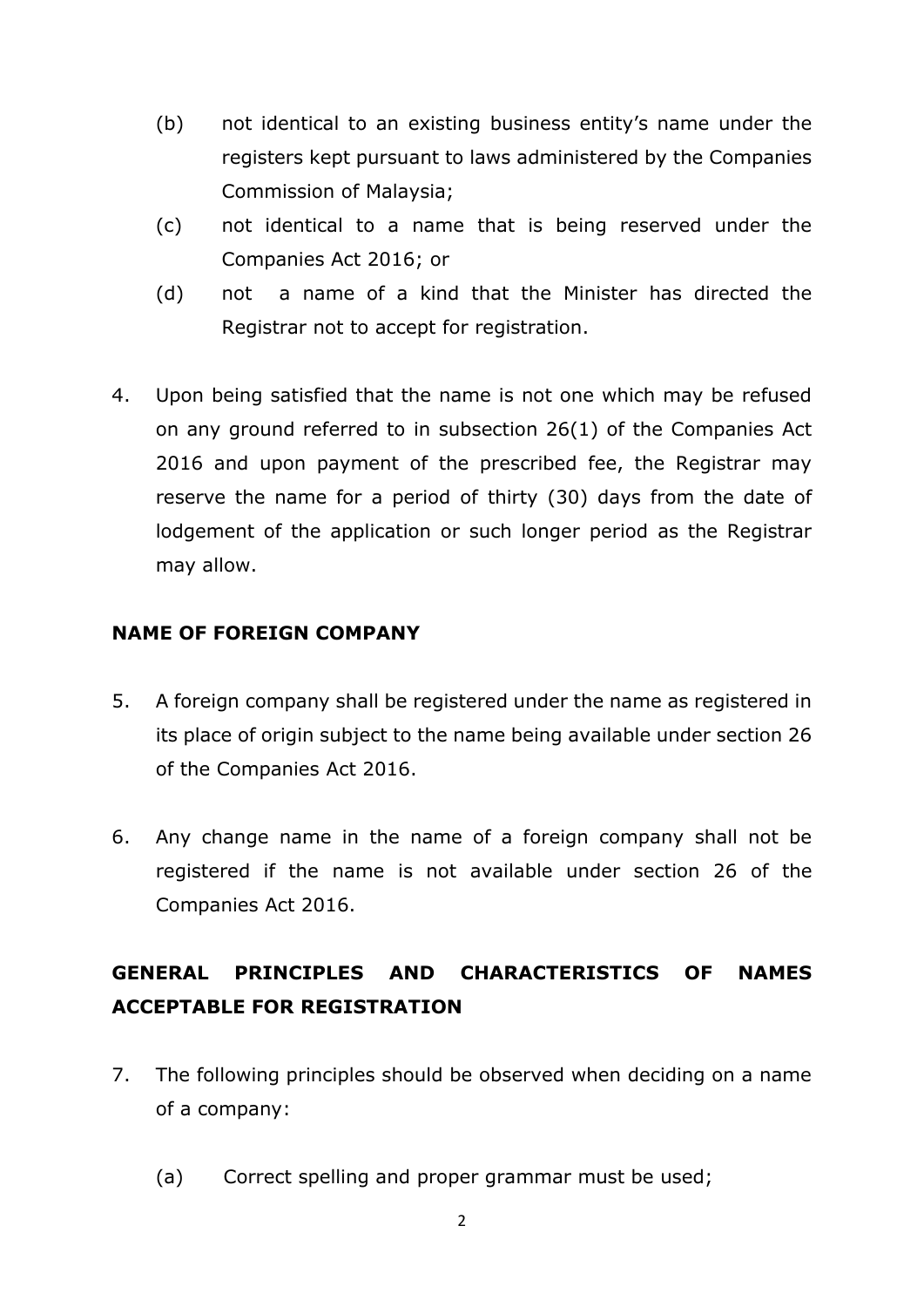(b) The use of mixture of Malay or English languages is allowed if the use is to describe the type of business and must follow proper grammar;

## **Example**:

- BB Construction Sdn. Bhd.  $(\sqrt)$ Construction BB Sdn. Bhd. (x)
- Klinik Ria Hebat Sdn. Bhd.  $(\sqrt)$ Ria Hebat Klinik Sdn. Bhd. (x)
- (c) If a name contains words other than the Malay or English languages, the meaning of such words must be given;
- (d) Names which are not blasphemous or likely to be offensive to members of the public;
- (e) Names which do not resemble elements of religion;
- (f) Refrain from using words which are too general, for example, "Beautiful Sdn. Bhd.", "International Trading Sdn. Bhd.", "Ahmad Adam Sdn. Bhd." or "Puncak Alam Sdn. Bhd.";
- (g) Only names of directors who are specified at the application form for incorporation can be used as company names. Proof of relationship must be given if other individual names are proposed to be used. Similarly, consent letter must be obtained from the group of companies whose individual names are proposed;
- (h) The usage of individual names refers to the name of the director or director's family members only as stated on the individual's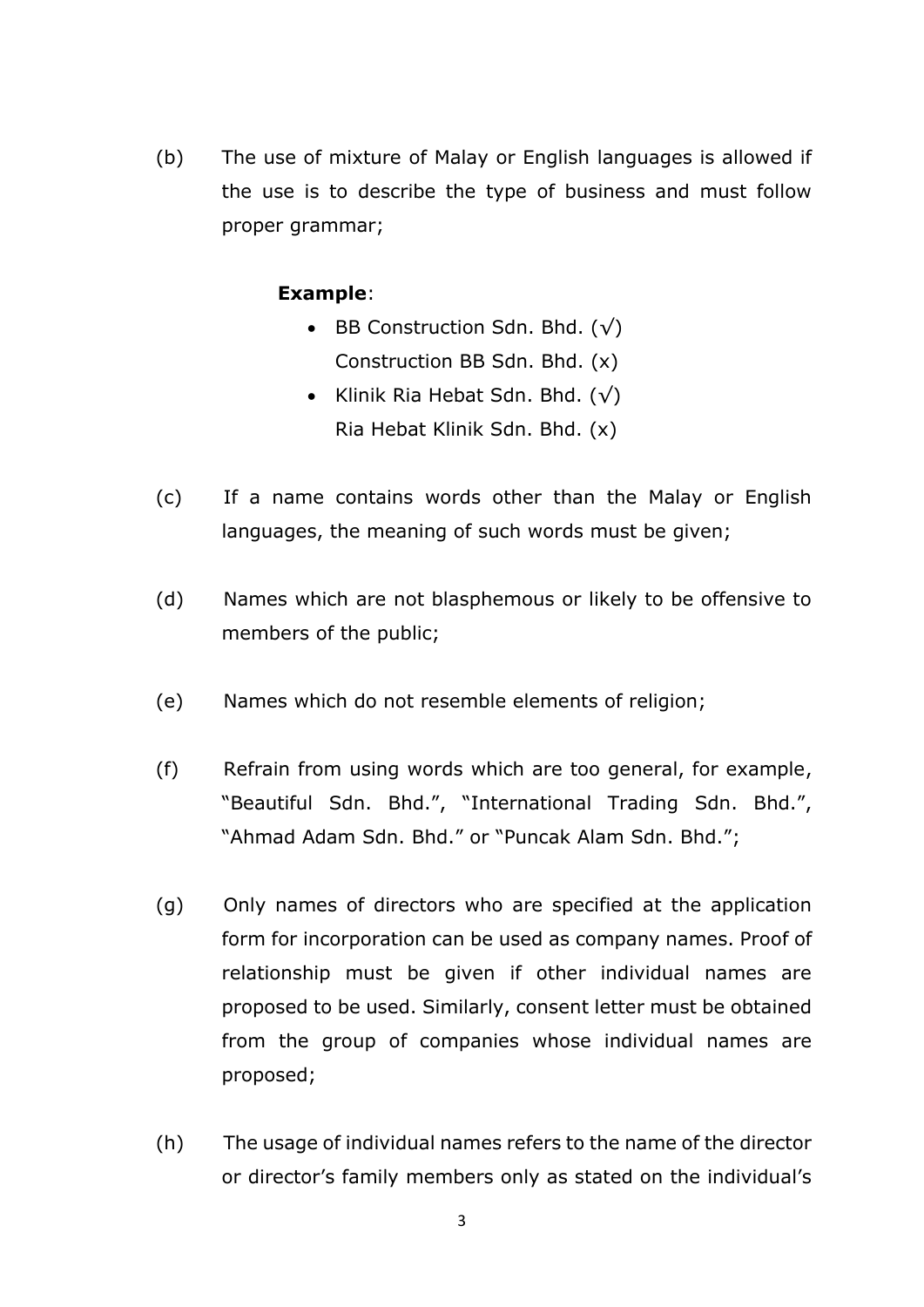identity card. Names associated with local or foreign historical figures, for example, Parameswara, Ibnu Sina, Abraham Lincoln are allowed;

- (i) The meaning of new created or coined words must be given;
- (j) When using created words, a letter of consent is not required from an existing company that carries the same created word. For example, if a new application with the name Jellex Assets Sdn. Bhd. (Jellex being a created word), the applicant is not required to provide a consent letter from Jellex Jaya Sdn. Bhd. (an existing company);
- (k) The usage of symbols in the name of a company is limited to the following five (5) symbols only and must be appropriate so that it forms part of the company's name:
	- (i) "&" (include "dan", 'and" and "N") Example : D&T Services Sdn. Bhd.
	- (ii) "." ("dot" symbol) Example : Mr. John Trade Sdn. Bhd.
	- (iii) "-" ("hyphen" symbol). Allowed only for double words or common words that use hyphen. Example : Kupu-Kupu Design Sdn. Bhd. Focus Re-Engineering Sdn. Bhd.
	- (iv) "( )" bracket symbol Example : ZY Advertising (2017) Sdn. Bhd.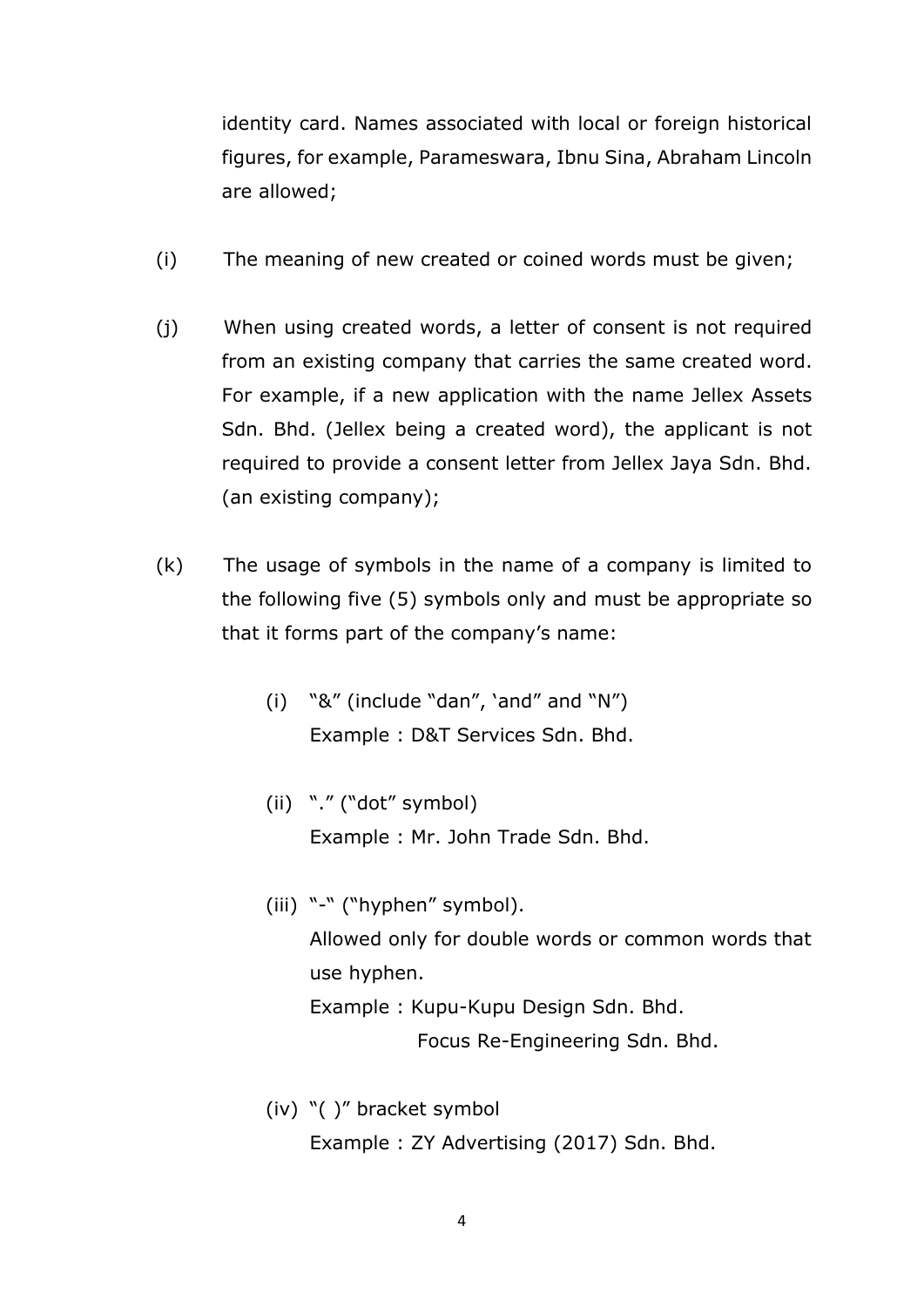(v) " ' " ( "apostrophe" symbol) Example : Mum's Recipe Sdn. Bhd. Dato' Yusoff Yahaya Trading Sdn. Bhd.

- (l) The word "Malaysia" or a name of a state in Malaysia at the beginning of the name is not allowed unless there is an interest of the Federal / State Government in the company or with the consent of the relevant party;
- (m) The words "Company", "Co" or "Syarikat" is prohibited from being used as part of a company name; and
- (n) The words "Corporation", "Corp", "Perbadanan", "Incorporated", "Diperbadankan", "Incorporation", "Incorp", "Inc", "Pemerbadanan", is prohibited in their use unless there is a government interest in the company and a letter of consent from the relevant Ministry must be given. However, the word is allowed if it is related to the registration of a foreign company or for a change of name of an existing company in which its existing name carries such words.
- 8. The name must not be an acronym that can be confused with names that are associated with the following:
	- (a) Acronyms that stand for the institutions of higher learning

#### **Example:**

UiTM, UTM, UM, UKM, UPM, UUM, USM, UIA, UNIMAS, UMS, UIAM, UPSI, UMT, UMP, UTEM, UNIMAP, UTHM.

5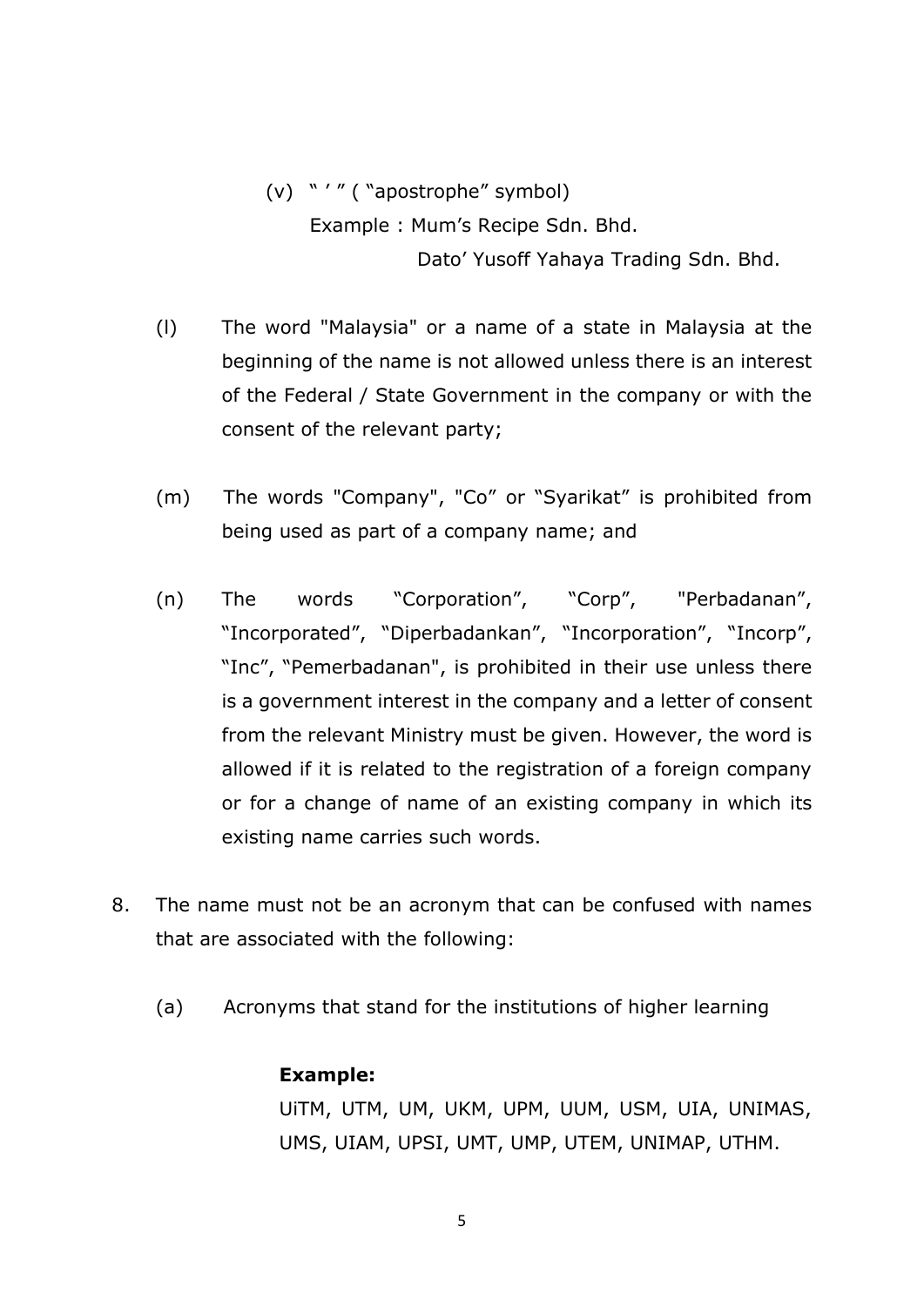(b) Acronyms that stand for Federal government agencies or State and Government Owned Companies (GLC)

## **Example:**

SSM, CCM, JKR, JPA, JPM, BNM, KPDNKK, SEDC, PKEN, SIRIM, TNB, PNB, FELDA, FELCRA, PETRONAS, SKM, MYCC, MIDA, KWSP, LHDN, PERKESO, MARDI, RISDA.

# **UNDESIRABLE OR UNACCEPTABLE NAMES**

- 9. The Registrar has full discretion in determining whether a name is undesirable or unacceptable. In exercising that discretion, the Registrar may determine that a name is undesirable or unacceptable if—
	- (a) it contains word(s) is obscene in nature;
	- (b) it is contrary to public policy including names which are set out in paragraphs 4;
	- (c) it may likely offend any particular section of a community or any particular religion; or
	- (d) it is misleading as to the identity, nature, objects or purposes of the company or in any other manner.

# **IDENTICAL NAMES**

- 10. In determining whether a company name is identical to another, the following shall be disregarded:
	- (a) "The", where it is the first word of the name;
	- (b) "Sendirian", "Sdn", "Berhad", "Bhd", "PLT" and "Perkongsian Liabiliti Terhad";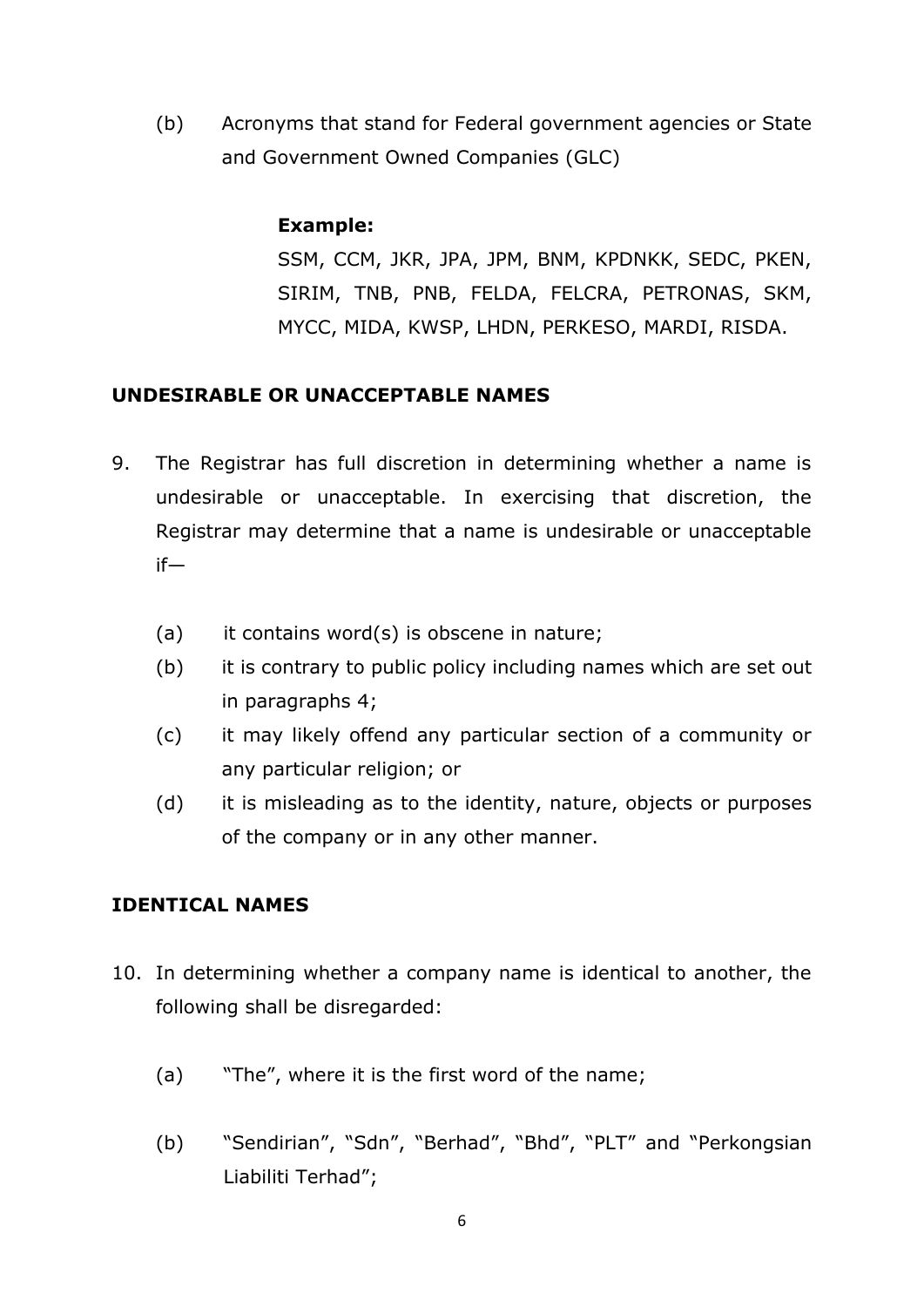(c) The following words and expressions where they appear at the end of the name: "Company", "Co", "Syarikat", "Corporation", "Corp", "Perbadanan", "Incorporated", "Diperbadankan", "Incorporation", "Incorp", "Inc", "Pemerbadanan", "Holding", "Group", "Kumpulan", "Malaysia", "(M)", "Msia", "Consortium", "Konsortium", "Consolidated";

### **Example**:

Zip Legacy Sdn. Bhd. = Zip Legacy Malaysia Sdn. Bhd. Zip Legacy (M)  $PLT = Zip$  Legacy Consolidated Sdn. Bhd. Zip Legacy Group PLT = Zip Legacy PLT

- (d) Any word or expression which, in the opinion of the Registrar, is intended to represent any word or expression in subparagraph (c);
- (e) The plural version of the name;
- (f) Root words that carry the same meaning;

#### **Example:**

- (i) Consultancy, Consultants, Consults
- (ii) Technology, Technologies, Tech
- (iii) Trade, Trading, Trader
- (g) The type and case of letters, spacing between letters and punctuation marks;
- (h) The symbol "&" is deemed to have the same meaning as the word "and" or "dan";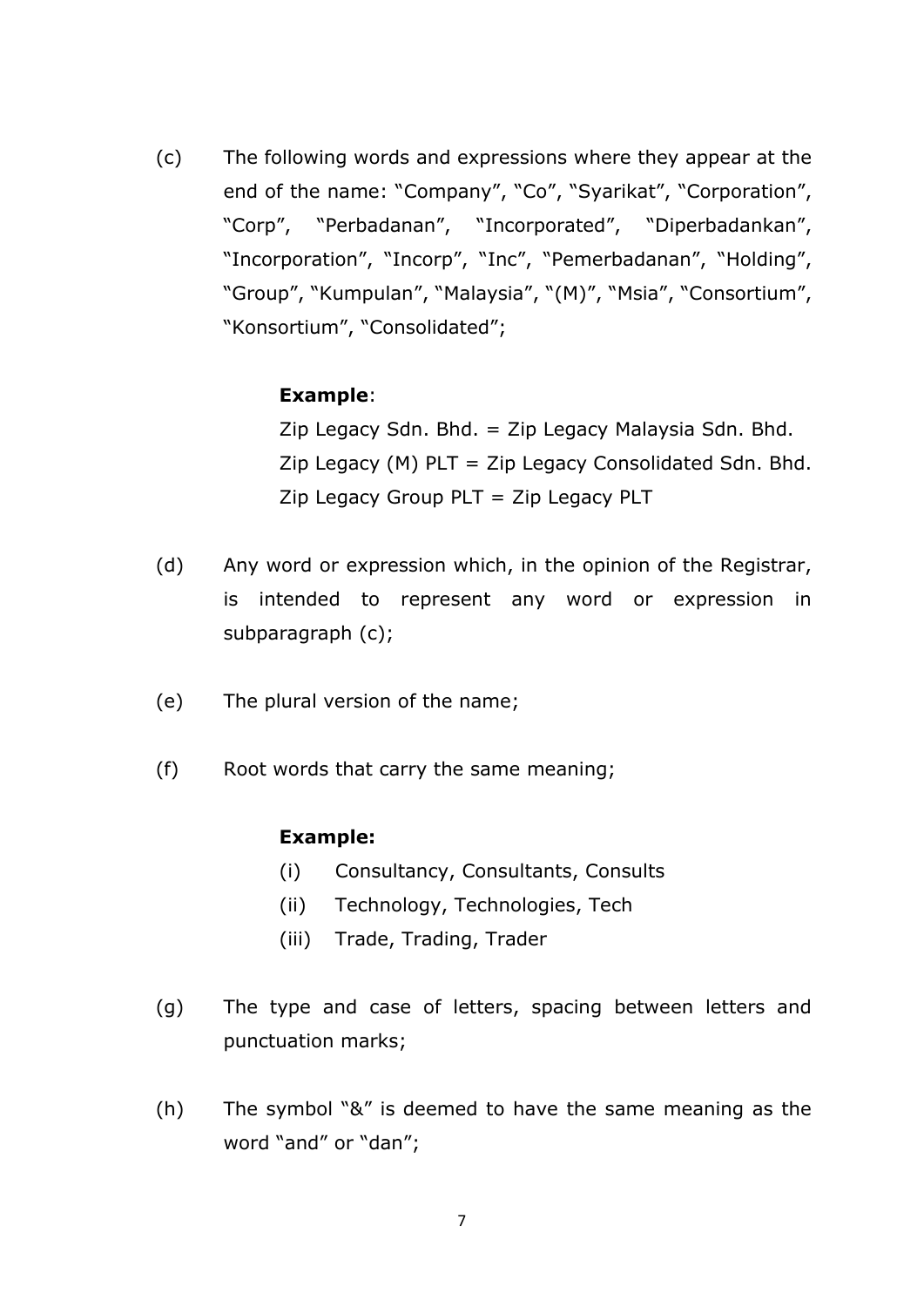- (i) The use of the name of a company that has been dissolved by court order / voluntary winding up is allowed after seven (7) years of dissolution under subsection 555(1) of the Companies Act 2016. The use of a Limited Liability Partnership that has been dissolved is allowed after two (2) years of dissolution under section 52 of the Limited Liability Partnerships Act 2012;
- (j) The reuse of a company or Limited Liability Partnership's previously used name is permitted subject to:
	- (i) if the previous name is no longer in use and the period has exceeded twelve (12) months, the name can be used without a letter of consent;
	- (ii) if the period for the non-usage of the previous name is still within twelve (12) months, a letter of consent must be included; and
- (k) The reuse of expired or terminated business names:
	- (i) is permitted after twelve (12) months from the expiration date of the business; and
	- (ii) is permitted if the business has terminated when the relevant notification has been lodged with the Registrar.

# **NAMES WHICH ARE PROHIBITED UNDER THE DIRECTION OF THE MINISTER**

- 11. The Minister has directed the Registrar not to accept the following names for registration:
	- (a) Names suggesting connection with the members of the Royal family or Royal patronage including names containing such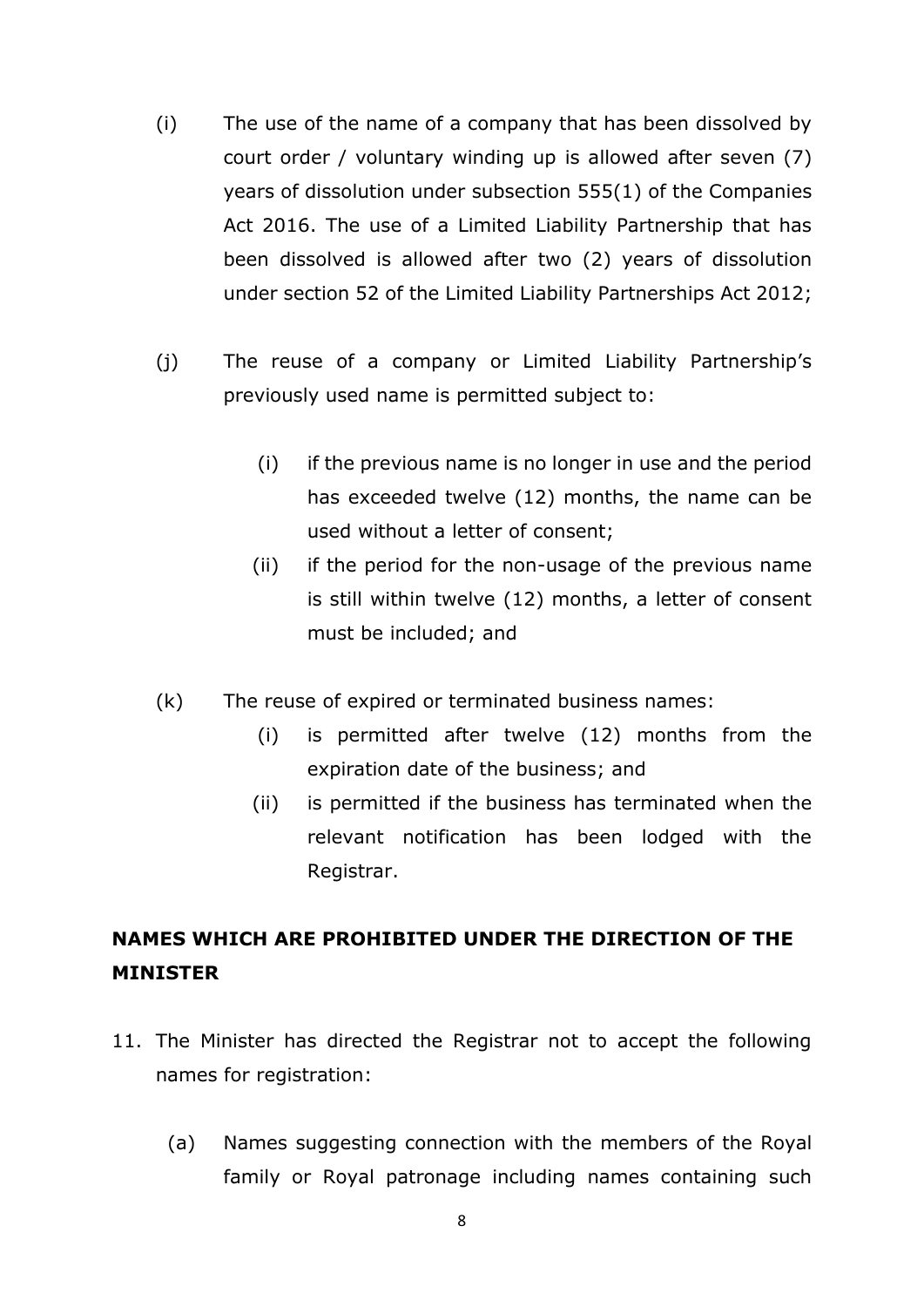words as "Royal", "King", "Queen", "Prince", "Princess", "Crown", "Regent" or "Imperial";

The Registrar may consider the applications for the use of the names stated in paragraph 12(a) above unless due to the following criteria:

- (i) Registration of a foreign company in Malaysia, then the name of the company shall be identical as the parent company;
- (ii) The word has been registered as a registered trademark in Malaysia and obtained a letter of consent from the registered trademark owner;
- (iii) The word refers to the name of a location such as "Putra Nilai" or "Taman Mahkota";
- (iv) The word indicates the product itself or the size of the product that is being traded such as "king-sized roof" or "Musang King"; or
- (v) At the discretion of the Registrar, the reasons given by the applicant do not indicate any connection with a member of the Royal Family or Royal patronage.
- (b) Names suggesting connection with a State or Federal government department, statutory body, authority or government agency or any municipality or other local authority, including names containing such words as "Federal", "State" or "National";
- (c) Names suggesting connection with any ASEAN, Commonwealth or foreign government or with the United Nations or with any other international organization or cartel including names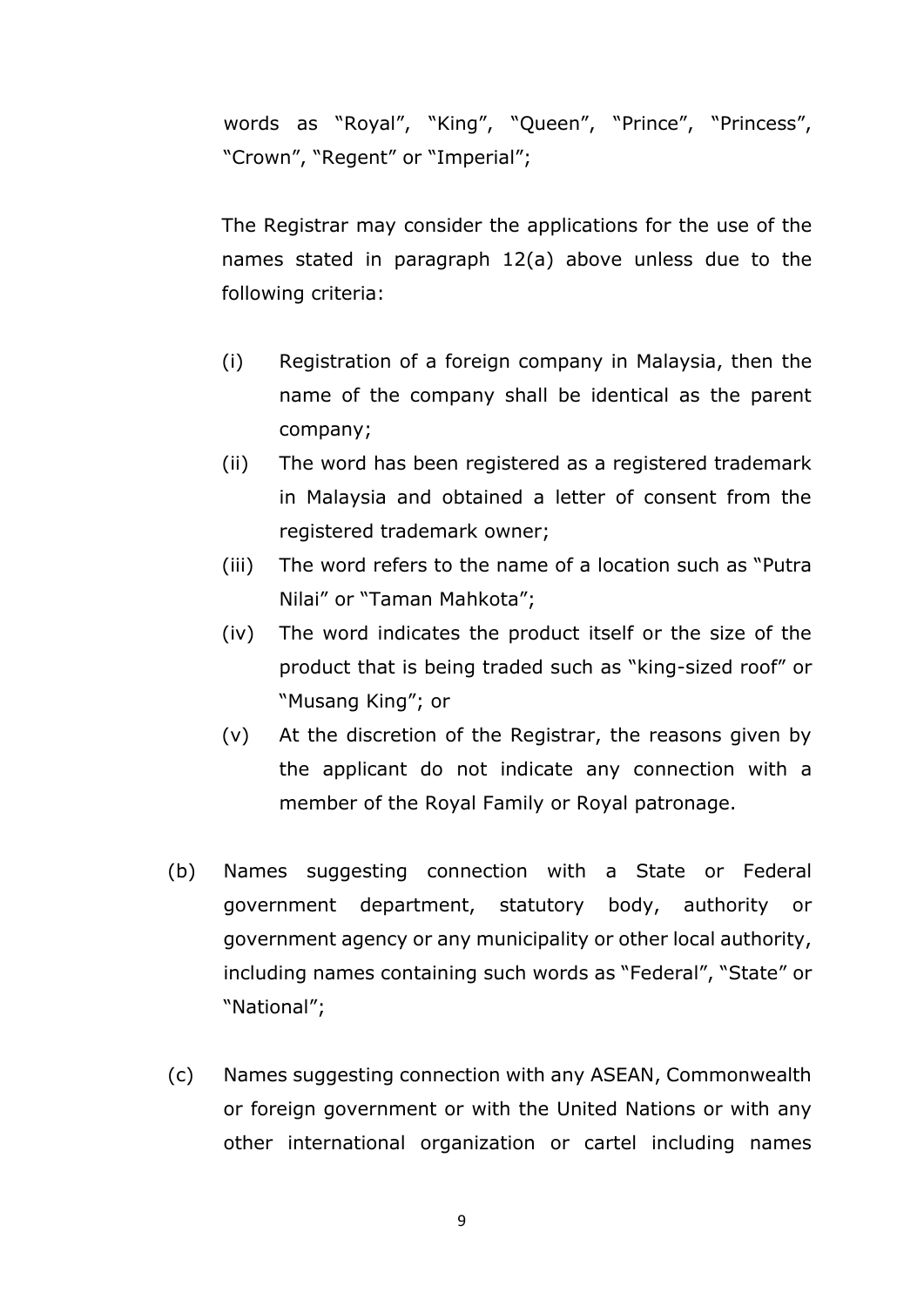containing such words as "ASEAN", "UNESCO", "NATO", "EEC", or "OPEC";

- (d) Names suggesting connection with any political party, society, trade union, co-operative society or building society;
- (e) Names including the following words or any words of like import: "Bank", "Banker", "Banking", "Bumiputra", "Bureau", "Chamber of Commerce and Industry", "Chamber of Manufacturers", "Chartered", "College", "Consumer", "Council", "Credit", "Exchange", "Executor", "Fair Price", "Finance", "Foundation", "Fund", "Guarantee", "Institute", "Insurance", "Investment", "Leasing", "Made in Malaysia", "Prime", "Registry", "Treasury", "Trust", "Unit Trust", or "University".
- 12. If an applicant or promoter of a company has justifications to use the names or words contained in the aforesaid Direction, the said applicant or promoter has to appeal to the Minister under subsection 27(3) of the Companies Act 2016 through the Registrar, stating the reasons or justifications for using such names or words as part of the proposed name by the company, together with a payment of RM300.00.
- 13. For words that are controlled by the Referral Authorities, a letter of permission is needed when applying for the said name. Refer to **Lampiran 1**.

### **DIRECTION AS TO THE CHANGE OF A COMPANY NAME**

14. Under section 29 of the Companies Act 2016, the Registrar has the power to direct a company to change its name if he believes on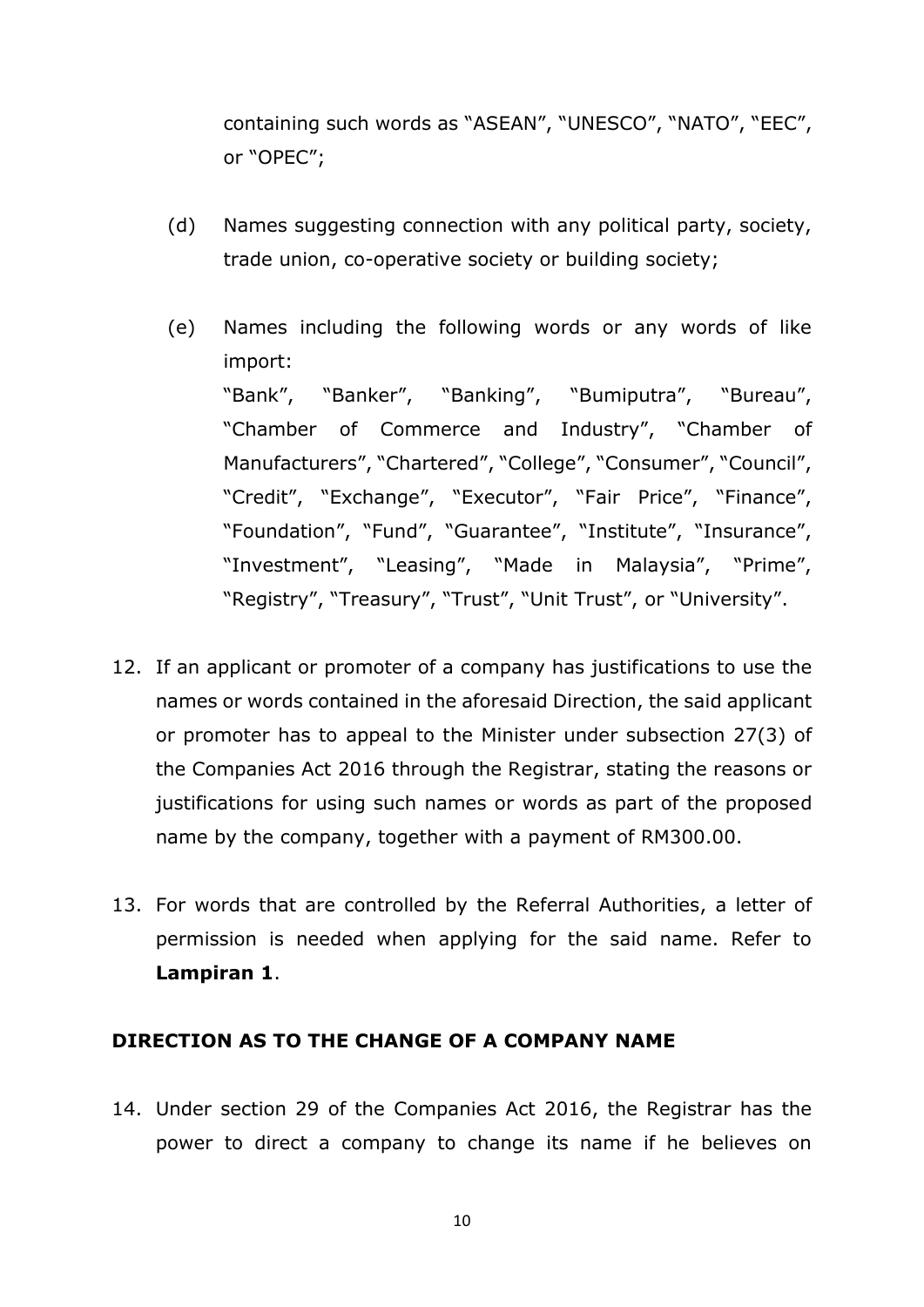reasonable ground that a name under which the company was registered should not have been registered.

15. Upon receipt of such a notice, a company is given a period of sixty (60) days or such further period as the Registrar allows, to comply with the direction. If a company fails to comply with the direction, the Registrar has the power to change the company's name to the company's registration number or any such expression assigned by the Registrar.

# **APPEAL AGAINST THE DECISION OF THE REGISTRAR**

- 16. Under subsection 27(3) of the Companies Act 2016, if an applicant or promoter of a company is aggrieved with the decision of the Registrar in confirming the availability of a name, he may within thirty (30) days from the date of the decision of the Registrar, appeal to the Minister whose decision shall be final.
- 17. Appeal to the Minister must state the grounds and justification for the use of name, together with an application fee of RM300.

# **REGISTRAR COMPANIES COMMISION OF MALAYSIA 15 MARCH 2022**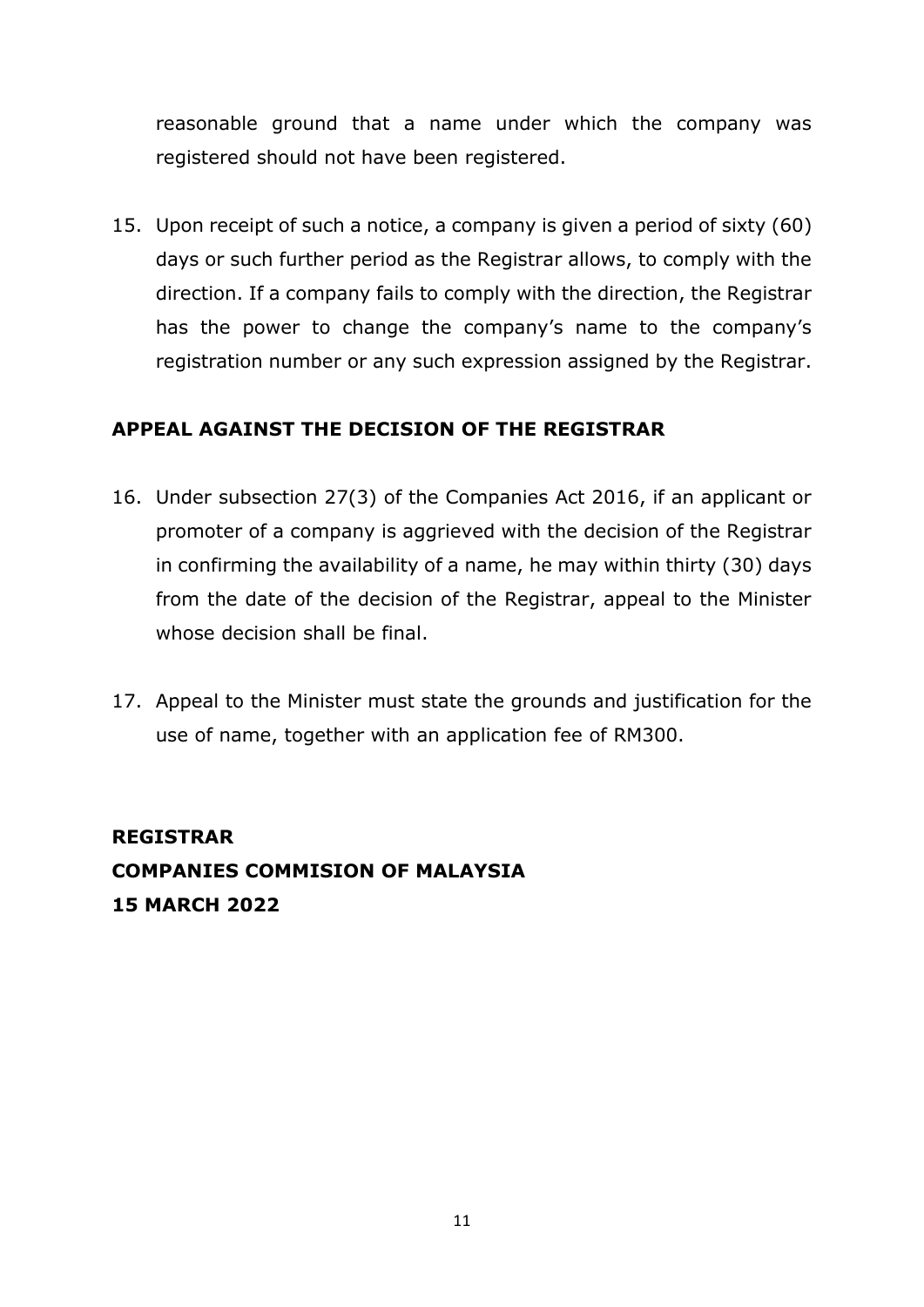# **LAMPIRAN 1**

# **Referral Authorities**

The referral authorities listed below are controlling certain wordings either by legislative or government-mandated referrals. Applicants may check if the words you prefer for your entity are currently listed as control words by the said authorities or agencies. There may be other referrals required by statutory or government authorities that are not listed here.

If you wish to proceed to use the control words, kindly attach the supporting documents from the referral authority below before proceeding with your name search application in MyCoID.

- **1. Board of Architects Malaysia / Lembaga Arkitek Malaysia (LAM)** Proposed name containing the word "ARCHITECT", "AKITEK" or "ARKITEK" and with certified architect. <http://lam.gov.my/>
- **2. Board of Engineers Malaysia / Lembaga Jurutera Malaysia (LJM)** Proposed name containing the word "Engineer" or "Jurutera" and with certified engineer. <http://bem.org.my/>
- **3. Board of Valuers, Appraisers, And Estate Agents Malaysia / Lembaga Penilai & Pentaksir, Ejen Hartanah Malaysia (LPPEH)**

Proposed name containing the words "Juru Ukur", "Jurukur", "Penilai", "Pentaksir", "Surveyor", "Ahli Ekonomi Tanah", "Perunding Harta", "Pengurus Harta", "Estate Agent" or "Property Agent". <https://lppeh.gov.my/>

### **4. Central Bank Of Malaysia / Bank Negara Malaysia (BNM)**

Proposed name and activities containing the words "BNM", "Money Broker", "Money Changer", "Money Exchange", "Pengurup Wang", Peniaga Mata Wang Asing", "Takaful", "Tukaran Mata Wang", "Tukaran Mata Wang Asing", "Bureau De Change", "Exchange", "Bank", "Finance", "Merchant Bank", "Insurance", "Assurance", "Foreign Exchange", "Foreign Exchange Broker", "Currency Exchange", "Forex", "Forex Exchange", "Insurer", "Assurer", "Deposit Taking", Loss Adjuster", "Remittance", or "Building Credit Development Finance".

<https://www.bnm.gov.my/>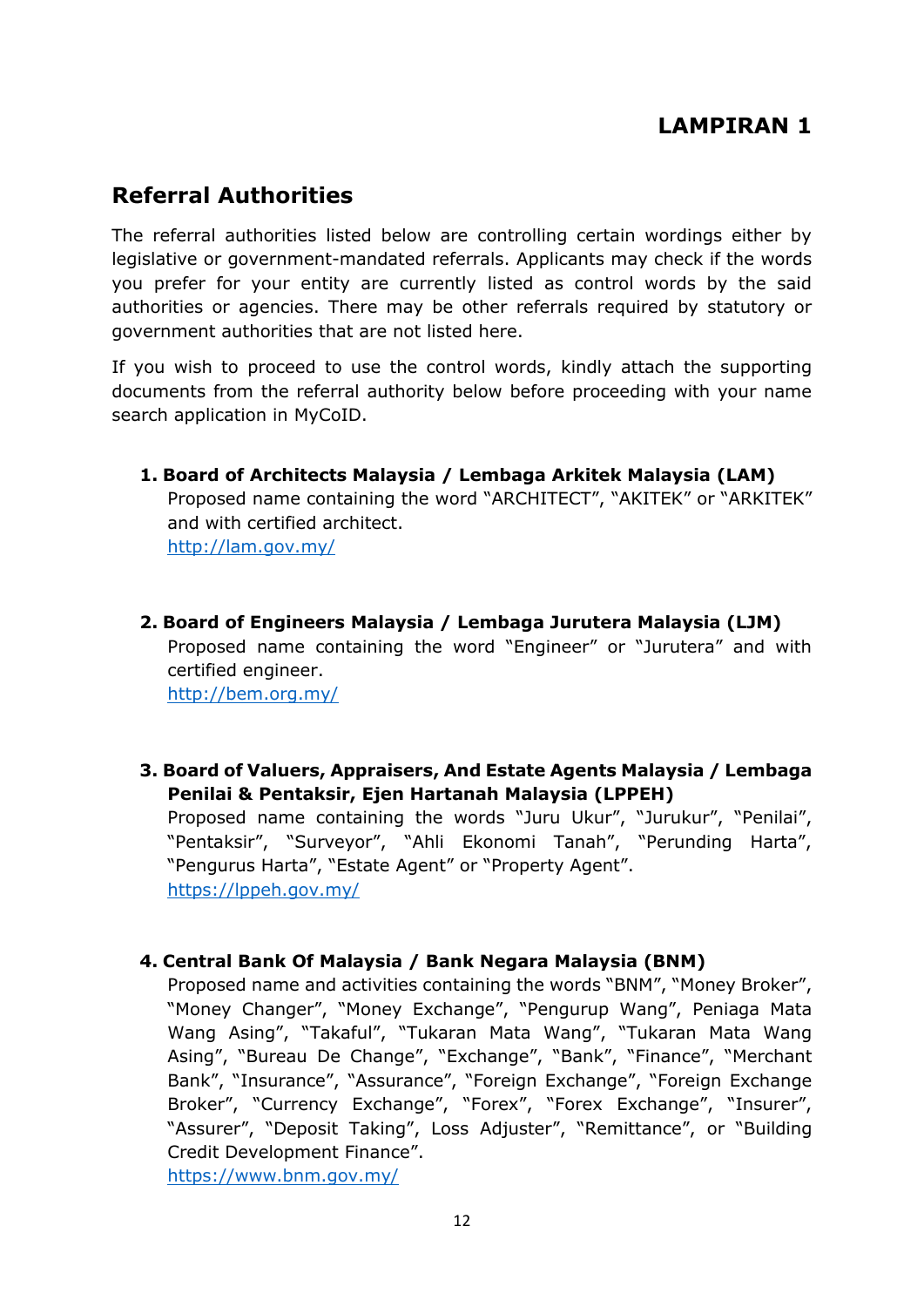**5. Civil Aviation Authority of Malaysia / Pihak Berkuasa Penerbangan Awam Malaysia (CAAM)**

Proposed name containing air-related word or acronym such as "Aerospace", "Air", "Airspace", "Aviation", "Airline", "Airways", "Aircraft", "Airport", "Aero" or "Aviator".

<https://www.caam.gov.my/>

**6. Department of Islamic Development Malaysia / Jabatan Kemajuan Islam Malaysia (JAKIM)**

Proposed name and activities containing the word "Amil", "Baitumal", "Crypto", "Faraid", "Halal", "Islam", "Madinah", "Masjid", "Mustaqim", "Mukjizah", "Wasiat", or "Ehram". <https://www.islam.gov.my/>

**7. Institute Integrity of Malaysia / Institut Integriti Malaysia (IIM)**

Proposed name containing the word "Integriti", "Intergriti", "Integrity" or "Intergrity".

<https://integriti.my/>

#### **8. Institute of Islamic Understanding Malaysia / Institut Kefahaman Islam Malaysia (IKIM)**

Proposed name containing the word "IKIM", "IKIM FM" or "IKIMFM". <https://www.ikim.gov.my/>

#### **9. Iskandar Regional Development Authority (IRDA)**

Proposed name containing the word "IRDA". <https://www.irda.com.my/>

#### **10. Malaysia Digital Economy Corporation (MDEC)**

The application of name that contains words controlled by MDEC such as "Ciber", "Cyber", "MSC", "Multimedia Super Corridor", "Cyberjaya", "Digital Malaysia", "Saiber", "Siber", or "Syber". <https://mdec.my/>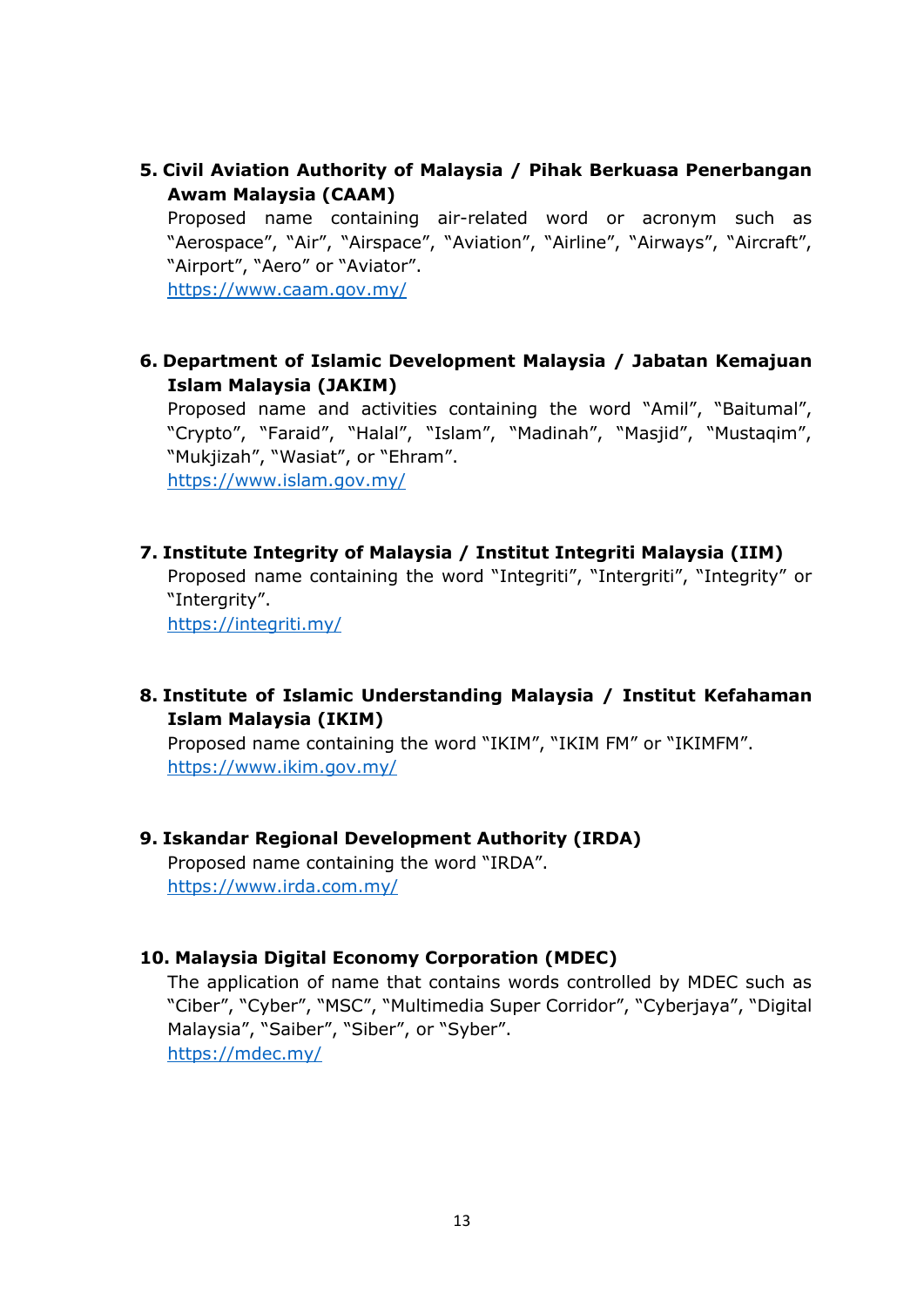#### **11. Malaysian Institute of Accountants (MIA)**

Proposed name and activities containing "Accountant", "Accounting", "Auditor", "Public Accountant", "Tax", "Tax Advisor", "Tax Consultant", "Taxation", "Akauntan", "Cukai", "Perakaunan", "Percukaian", or "Perunding Cukai".

<https://www.mia.org.my/>

### **12. Malaysia Rail Link (MRL)**

Proposed name containing the word "ECRL". [https://www.mrl.com.my](https://www.mrl.com.my/)

### **13. Malaysian Investment Development Authority (MIDA)**

Proposed name containing the word "MIDA". <https://www.mida.gov.my/>

**14. Ministry of Education / Kementerian Pelajaran Malaysia (KPM)** Proposed name containing the word "School" or "Sekolah". <https://www.moe.gov.my/>

### **15. Ministry of Foreign Affairs Malaysia - Asean-Malaysia National Secretariat (AMNS)**

Proposed names containing the word "Association of Southeast Asian Nations" or "ASEAN".

<https://asean.org/about-us/asean-name/>

### **16. Ministry of Housing And Local Government / Kementerian Perumahan Dan Kerajaan Tempatan (KPKT)**

Proposed name and activities containing the words "Pajak Gadai", "Pemberi Pinjam Wang", "Peminjam Wang", "Kredit", "Credit", "Money Lender" or any other similar terms.

<https://www.kpkt.gov.my/>

### **17. Ministry of Higher Education / Kementerian Pengajian Tinggi (KPT)**

Proposed names containing the word "College", Institute", "University", "Kolej", "Institut", or "Universiti".

[https://www.mohe.gov.my](https://www.mohe.gov.my/)